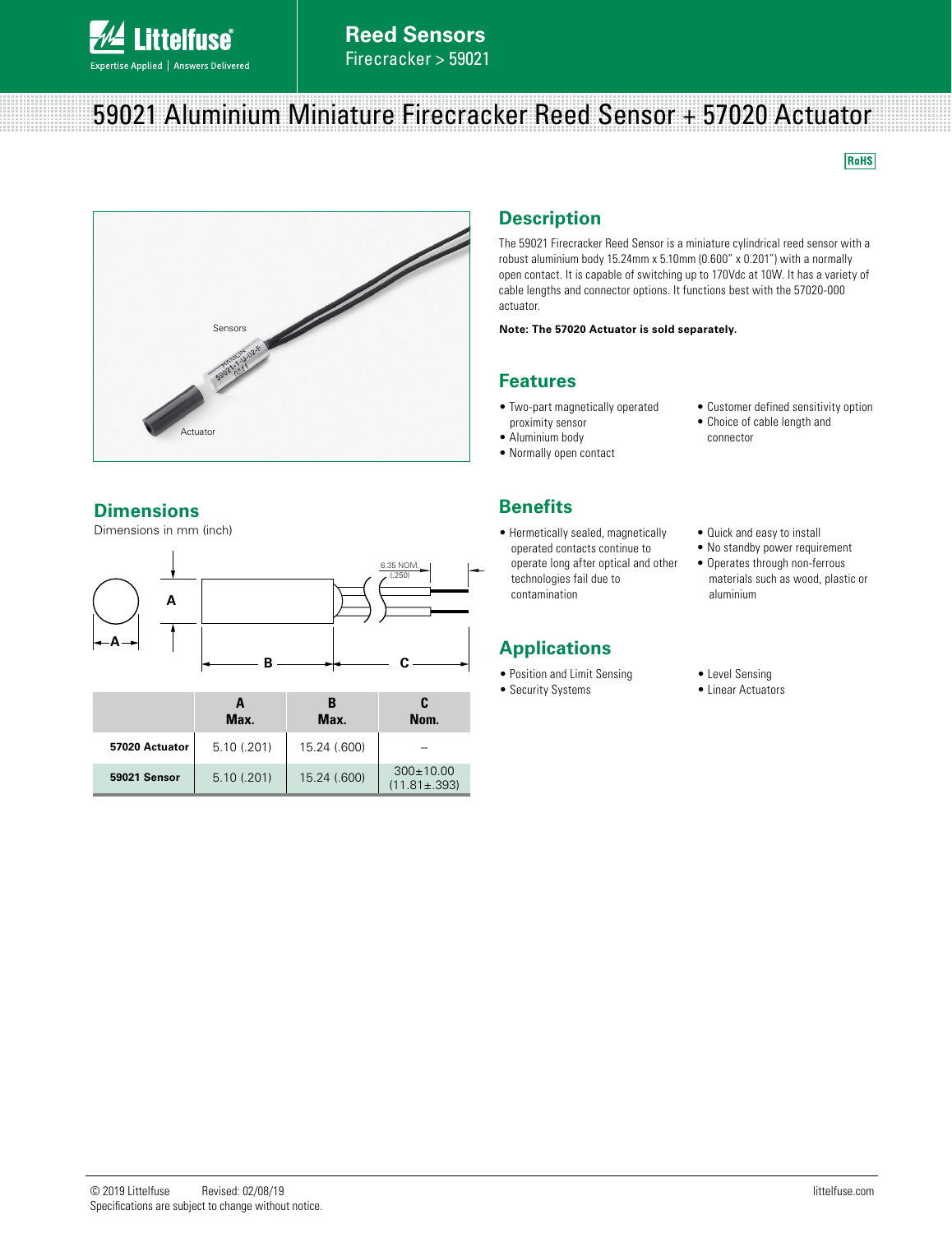# 59021 Aluminium Miniature Firecracker Reed Sensor + 57020 Actuator

### **Electrical Ratings**

| <b>Contact Type</b>         |                        |                 | <b>Normally Open</b> |
|-----------------------------|------------------------|-----------------|----------------------|
| Switch Type                 |                        |                 | 1                    |
| Contact Rating <sup>1</sup> |                        | VA/Watt - max.  | 10                   |
| Voltage <sup>4</sup>        | Switching <sup>2</sup> | Vdc - max.      | 170                  |
|                             | Breakdown <sup>3</sup> | Vdc - min.      | 175                  |
| Current <sup>4</sup>        | Switching <sup>2</sup> | Adc - max.      | 0.25                 |
|                             | Carry                  | Adc - max.      | 0.5                  |
| Resistance <sup>5</sup>     | Contact, Initial       | $\Omega$ - max. | 0.2                  |
|                             | Insulation             | $\Omega$ - min. | $10^{10}$            |
| Capacitance                 | Contact                | pF - typ.       | 0.2                  |
| Operating<br>Temperature    |                        | °C              | $-40$ to $+105$      |

#### **Product Characteristics**

| Operate Time <sup>6</sup> |                          | ms - max.  | 1.0 |
|---------------------------|--------------------------|------------|-----|
| Release Time <sup>6</sup> |                          | ms - max.  | 1.0 |
| Shock <sup>7</sup>        | 11 $ms \frac{1}{2} sine$ | G - max.   | 100 |
| Vibration <sup>7</sup>    | 50-2000 Hz               | $G$ - max. | 30  |

Notes:

1. Contact rating - Product of the switching voltage and current should never exceed the wattage rating. Contact Littelfuse for additional load/life information.

2. When switching inductive and/or capacitive loads, the effects of transient voltages and/or currents should be considered. Refer to Application Notes AN108A and AN107 for details. 3. Breakdown Voltage - per MIL-STD-202, Method 301.

4. Electrical Load Life Expectancy - Contact Littelfuse with voltage, current values along with type of load.

5. This resistance value is for 11.81mm wire length. Resistance changes when wire lengthens.

6. Operate (including bounce)/Release Time - per EIA/NARM RS-421-A, diode suppressed coil (Coil II).

7. Shock and Vibration - per EIA/NARM RS-421-A and MIL-STD-202.

8. For custom modifications to the wire length or size, or adding a special connector, please contact Littelfuse.

### **Sensitivity Options (Using 57020 Actuator)**

| <b>Select Option</b> |               |                         |                                                      |  |
|----------------------|---------------|-------------------------|------------------------------------------------------|--|
| <b>Switch Type</b>   |               | <b>Pull-In AT Range</b> | <b>Activate Distance - D</b><br>mm (inch)<br>Average |  |
|                      | Normally Open | $6 - 10$                | $6.0$ (.236)                                         |  |

Note:

1. Pull-In AT Range: These AT values are the bare reed switch AT before modification.

2. The activation distance is average value on the final sensor assembly.